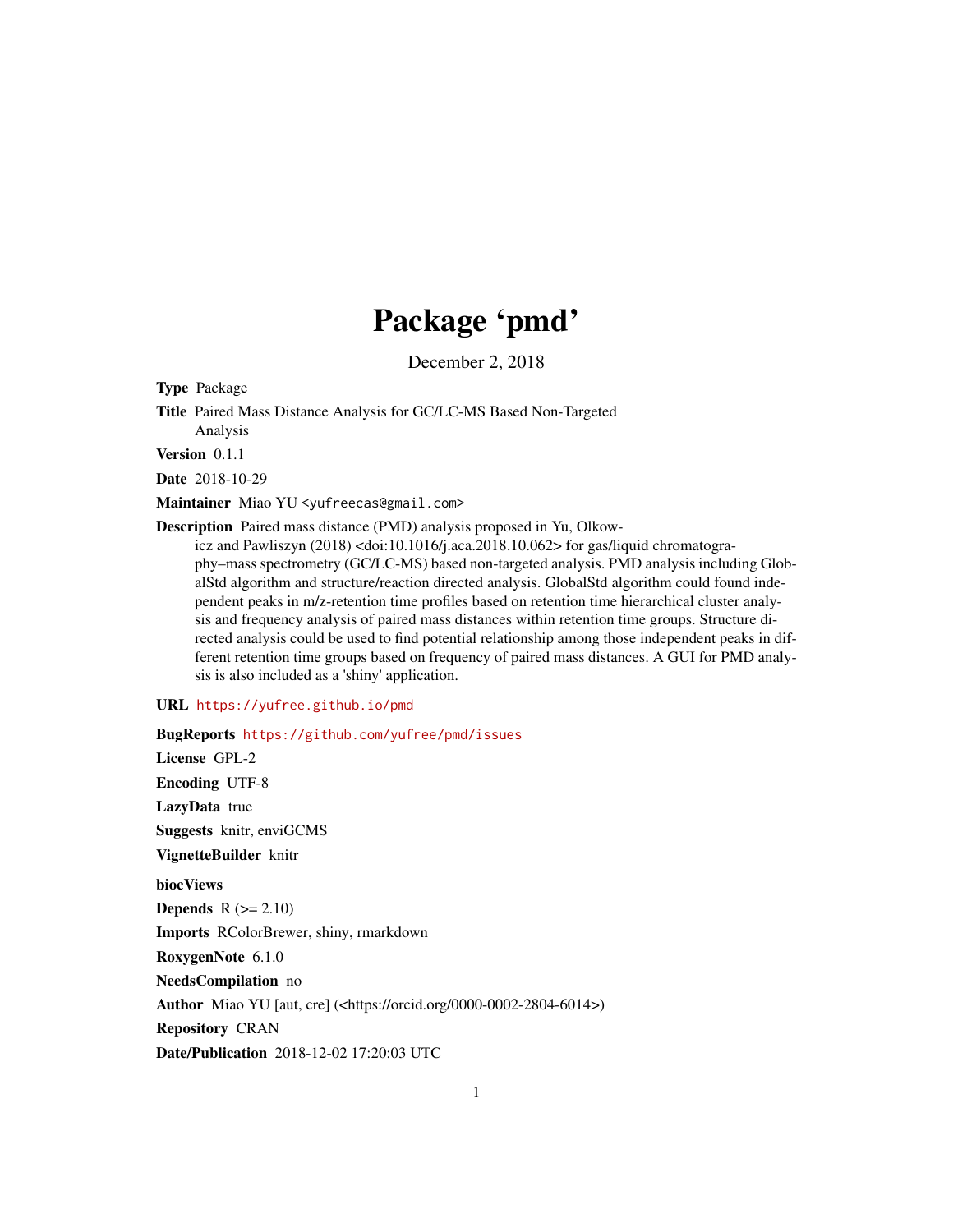### <span id="page-1-0"></span>R topics documented:

| Index |  |  |  |  |  |  |  |  |  |  |  |  |  |  |  |  |  |  |  |  |  |  |
|-------|--|--|--|--|--|--|--|--|--|--|--|--|--|--|--|--|--|--|--|--|--|--|

<span id="page-1-1"></span>getpaired *Filter ions/peaks based on retention time hierarchical clustering, paired mass distances(PMD) and PMD frequency analysis.*

#### Description

Filter ions/peaks based on retention time hierarchical clustering, paired mass distances(PMD) and PMD frequency analysis.

#### Usage

```
getpaired(list, rtcutoff = 10, ng = 10)
```
#### Arguments

| list     | a list with mzrt profile                                                            |
|----------|-------------------------------------------------------------------------------------|
| rtcutoff | cutoff of the distances in retention time hierarchical clustering analysis, default |
| ng       | cutoff of global PMD's retention time group numbers                                 |

#### Value

list with tentative isotope, multi-chargers, adducts, and neutral loss peaks' index, retention time clusters.

#### See Also

[getstd](#page-3-1),[getsda](#page-2-1),[plotpaired](#page-4-1)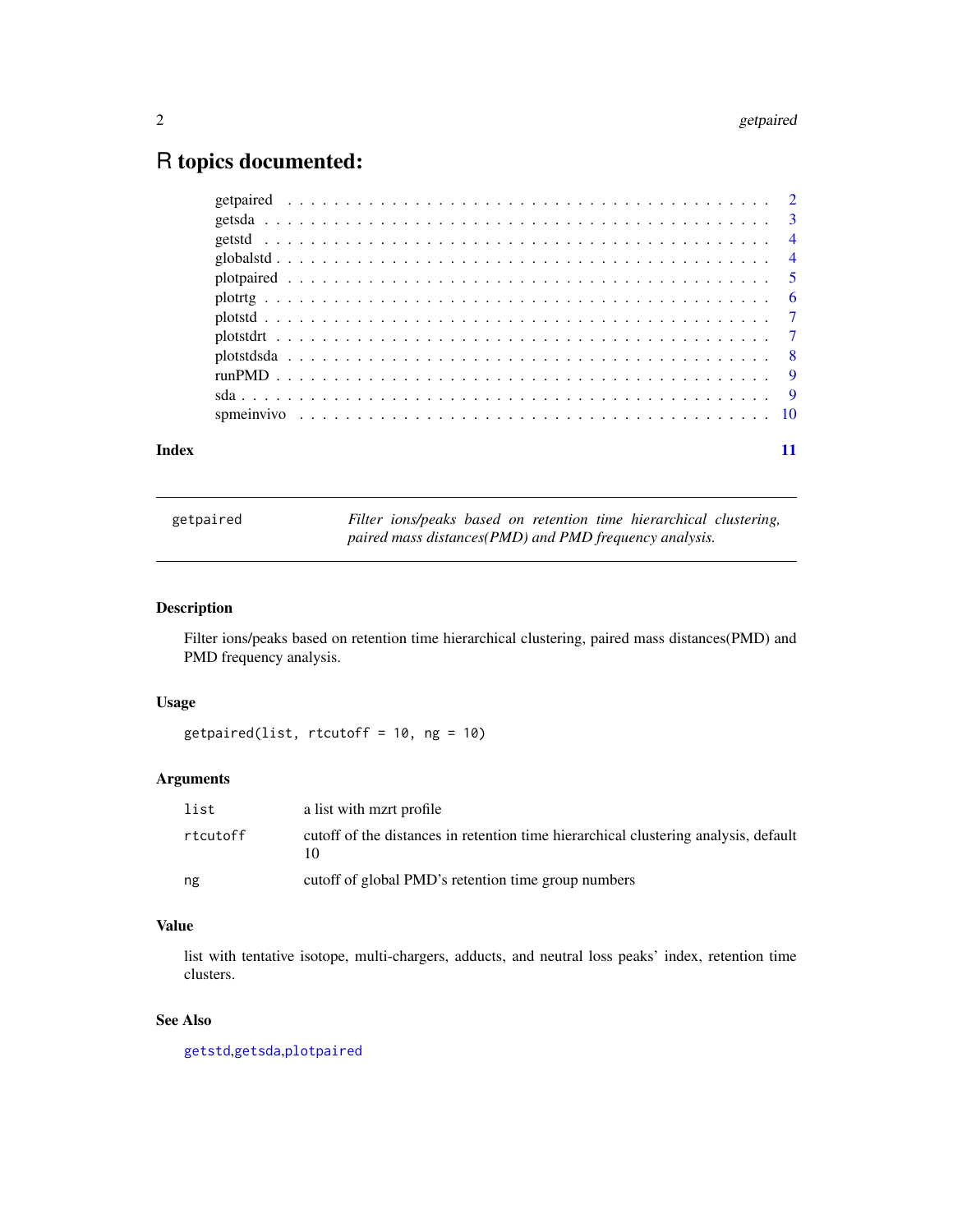#### <span id="page-2-0"></span>getsda 3

#### Examples

```
data(spmeinvivo)
pmd <- getpaired(spmeinvivo)
```
<span id="page-2-1"></span>getsda *Perform structure/reaction directed analysis for peaks list.*

#### Description

Perform structure/reaction directed analysis for peaks list.

#### Usage

```
getsda(list, rtcutoff = 10, freqcutoff = 10, corcutoff = NULL)
```
#### Arguments

| list       | a list with mart profile                                                                  |
|------------|-------------------------------------------------------------------------------------------|
| rtcutoff   | cutoff of the distances in retention time hierarchical clustering analysis, default<br>10 |
| fregcutoff | cutoff of frequency of PMDs between RT cluster for peaks, default 10                      |
| corcutoff  | cutoff of the correlation coefficient, default NULL                                       |

#### Value

list with tentative isotope, adducts, and neutral loss peaks' index, retention time clusters.

#### See Also

[getpaired](#page-1-1),[getstd](#page-3-1),[plotpaired](#page-4-1)

#### Examples

```
data(spmeinvivo)
pmd <- getpaired(spmeinvivo)
std <- getstd(pmd)
sda <- getsda(std)
```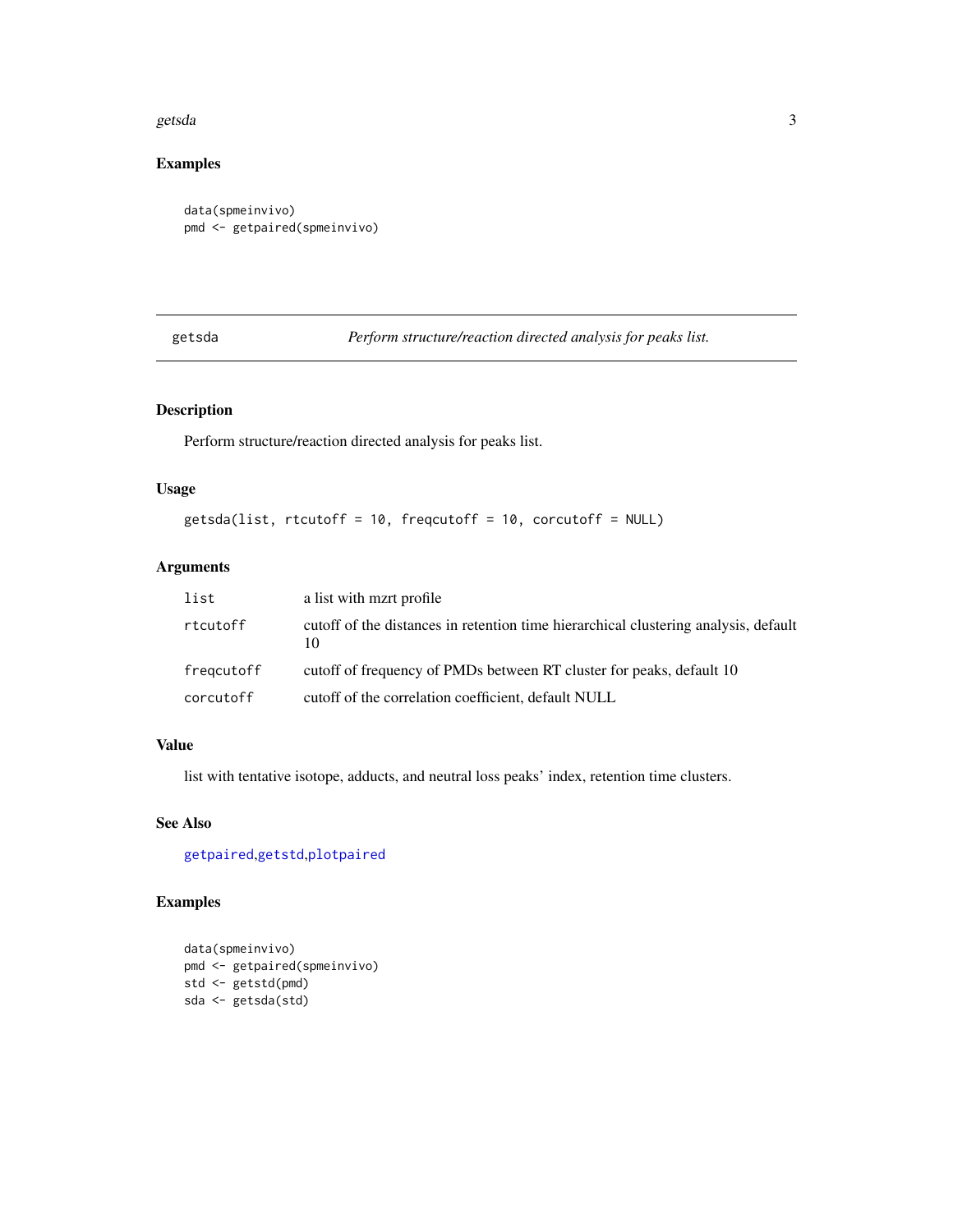<span id="page-3-1"></span><span id="page-3-0"></span>getstd *Find the independent ions for each retention time hierarchical clustering based on PMD relationship within each retention time cluster and isotope and return the index of the std data for each retention time cluster.*

#### Description

Find the independent ions for each retention time hierarchical clustering based on PMD relationship within each retention time cluster and isotope and return the index of the std data for each retention time cluster.

#### Usage

getstd(list, corcutoff = NULL)

#### Arguments

| list      | a list from getpaired function                      |
|-----------|-----------------------------------------------------|
| corcutoff | cutoff of the correlation coefficient, default NULL |

#### Value

list with std mass index

#### See Also

[getpaired](#page-1-1),[getsda](#page-2-1),[plotstd](#page-6-1)

#### Examples

```
data(spmeinvivo)
pmd <- getpaired(spmeinvivo)
std <- getstd(pmd)
```
<span id="page-3-2"></span>globalstd *GlobalStd algorithm with structure/reaction directed analysis*

#### Description

GlobalStd algorithm with structure/reaction directed analysis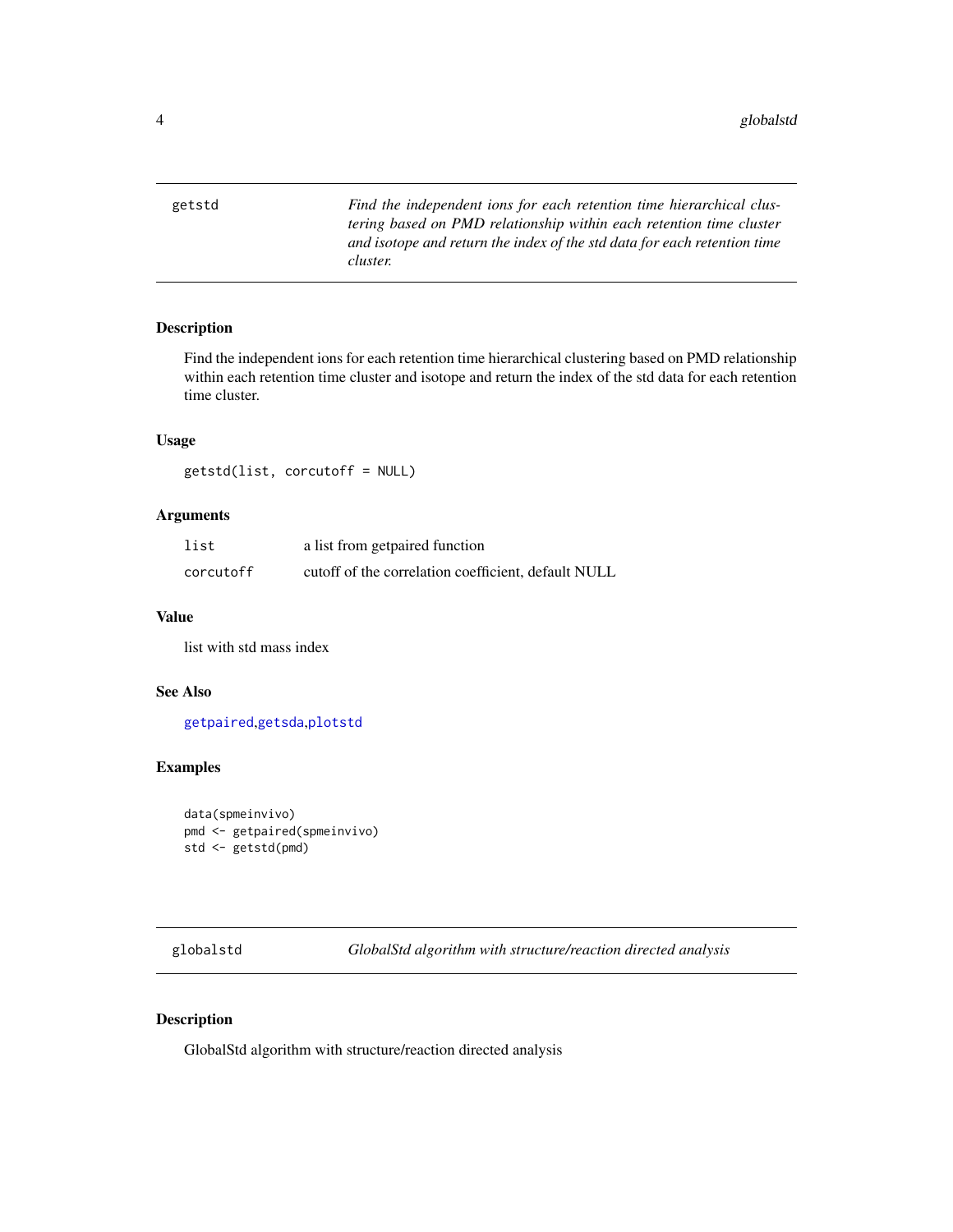#### <span id="page-4-0"></span>plotpaired 5

#### Usage

```
globalstd(list, rtcutoff = 10, ng = 10, corcutoff = NULL,
  freqcutoff = 10
```
#### Arguments

| list       | a peaks list with mass to charge, retention time and intensity data                 |
|------------|-------------------------------------------------------------------------------------|
| rtcutoff   | cutoff of the distances in cluster, default 10                                      |
| ng         | cutoff of global PMD's retention time group numbers                                 |
| corcutoff  | cutoff of the correlation coefficient, default NULL                                 |
| fregcutoff | cutoff of frequency of PMDs between RT cluster for independent peaks, default<br>10 |

#### Value

list with GlobalStd algorithm processed data.

#### See Also

[getpaired](#page-1-1),[getstd](#page-3-1),[getsda](#page-2-1),[plotstd](#page-6-1),[plotstdsda](#page-7-1),[plotstdrt](#page-6-2)

#### Examples

```
data(spmeinvivo)
re <- globalstd(spmeinvivo)
```
<span id="page-4-1"></span>plotpaired *Plot the mass pairs and high frequency mass distances*

#### Description

Plot the mass pairs and high frequency mass distances

#### Usage

```
plotpaired(list, index = NULL, ...)
```
#### Arguments

| list                    | a list from getpaired function     |
|-------------------------|------------------------------------|
| index                   | index for PMD value                |
| $\cdot$ $\cdot$ $\cdot$ | other parameters for plot function |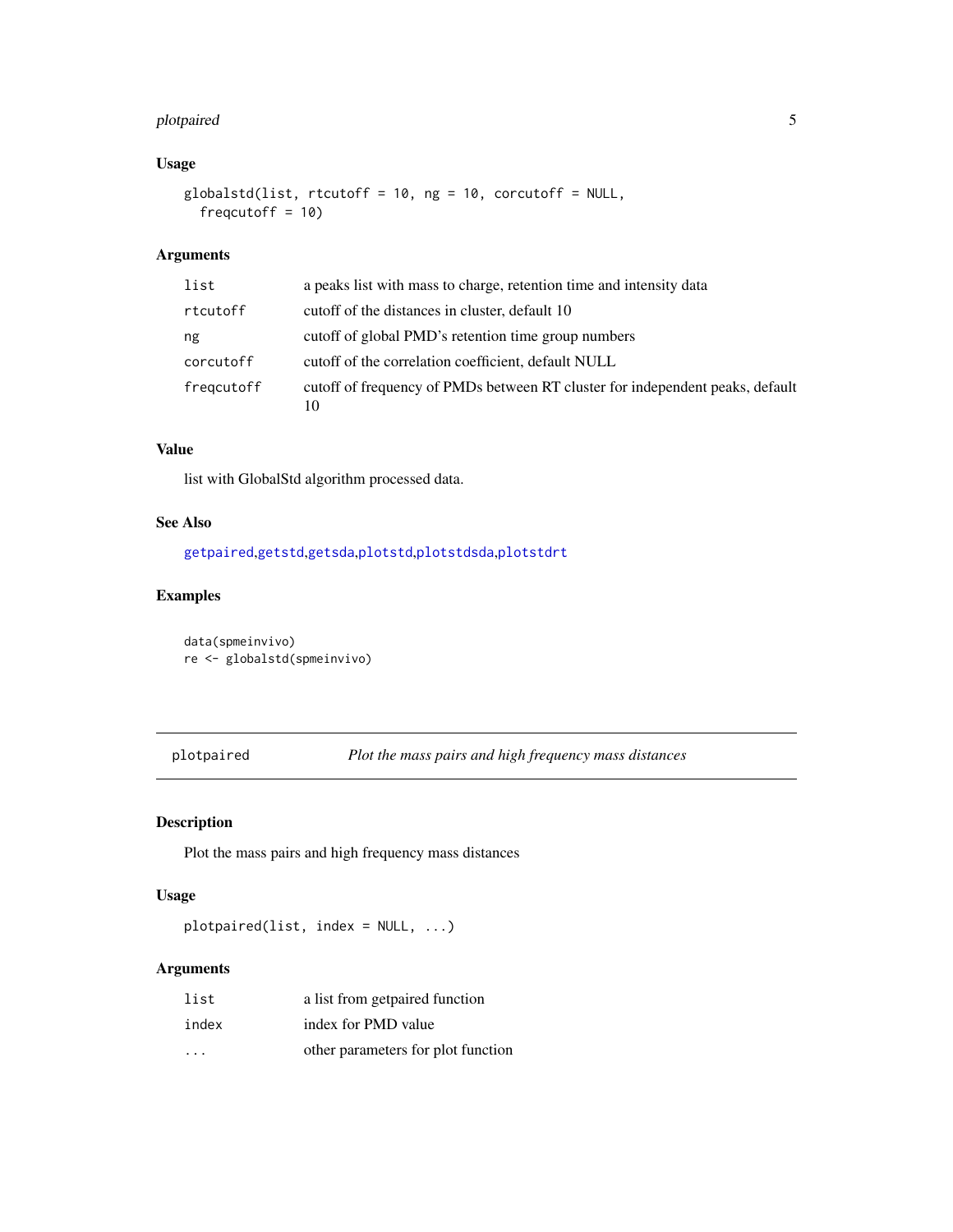#### <span id="page-5-0"></span>See Also

#### [getpaired](#page-1-1), [globalstd](#page-3-2)

#### Examples

data(spmeinvivo) pmd <- getpaired(spmeinvivo) plotpaired(pmd)

#### plotrtg *Plot the retention time group*

#### Description

Plot the retention time group

#### Usage

plotrtg(list, ...)

#### Arguments

| list                    | a list from getpaired function     |
|-------------------------|------------------------------------|
| $\cdot$ $\cdot$ $\cdot$ | other parameters for plot function |

#### See Also

[getpaired](#page-1-1), [globalstd](#page-3-2)

#### Examples

```
data(spmeinvivo)
pmd <- getpaired(spmeinvivo)
plotrtg(pmd)
```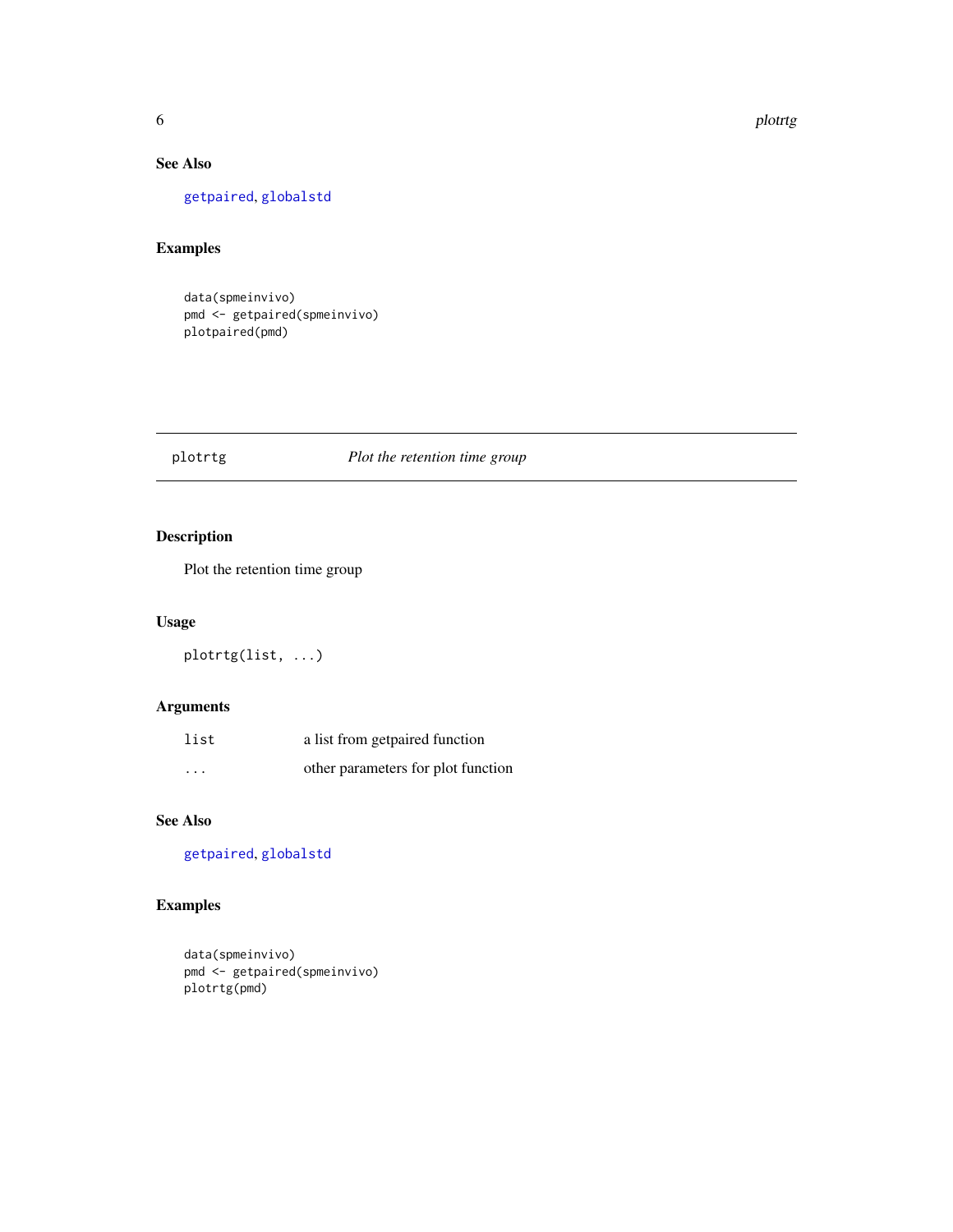<span id="page-6-1"></span><span id="page-6-0"></span>

#### Description

Plot the std mass from GlobalStd algorithm

#### Usage

plotstd(list)

#### Arguments

list a list from getstd function

#### See Also

[getstd](#page-3-1), [globalstd](#page-3-2)

#### Examples

```
data(spmeinvivo)
pmd <- getpaired(spmeinvivo)
std <- getstd(pmd)
plotstd(std)
```
<span id="page-6-2"></span>

| plotstdrt | Plot the std mass from GlobalStd algorithm in certain retention time |
|-----------|----------------------------------------------------------------------|
|           | groups                                                               |

#### Description

Plot the std mass from GlobalStd algorithm in certain retention time groups

#### Usage

```
plotstdrt(list, rtcluster, ...)
```
#### Arguments

| list      | a list from getstd function        |
|-----------|------------------------------------|
| rtcluster | retention time group index         |
| .         | other parameters for plot function |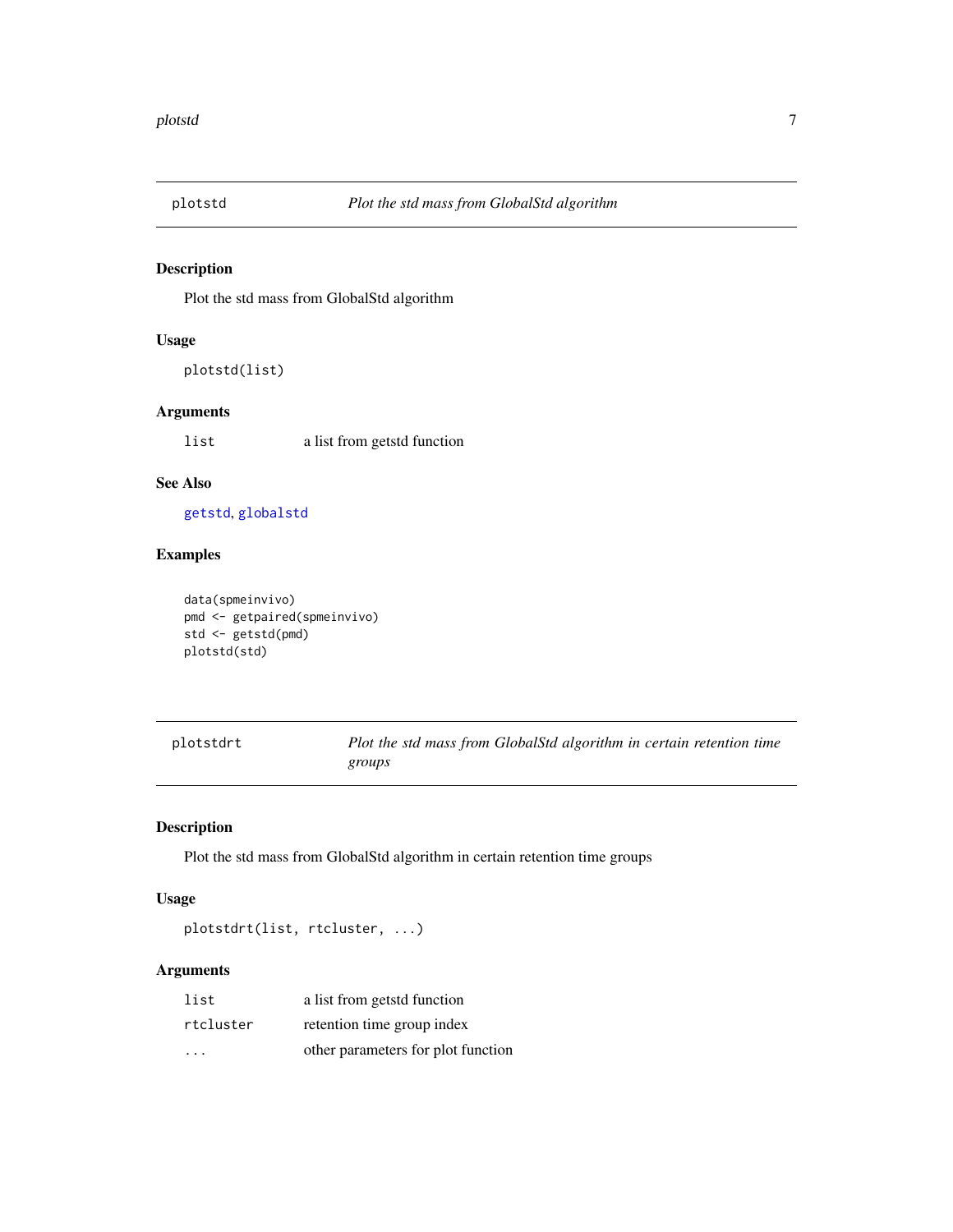#### <span id="page-7-0"></span>8 plotstdsda

#### See Also

[getstd](#page-3-1), [globalstd](#page-3-2),[plotstd](#page-6-1),[plotpaired](#page-4-1),[plotstdsda](#page-7-1)

#### Examples

data(spmeinvivo) pmd <- getpaired(spmeinvivo) std <- getstd(pmd) plotstdrt(std,rtcluster = 6)

<span id="page-7-1"></span>

| plotstdsda | Plot the std mass from GlobalStd algorithm in structure directed anal- |
|------------|------------------------------------------------------------------------|
|            | <i>ysis(SDA) groups</i>                                                |

#### Description

Plot the std mass from GlobalStd algorithm in structure directed analysis(SDA) groups

#### Usage

```
plotstdsda(list, index = NULL, ...)
```
#### Arguments

| list  | a list from getsda function        |
|-------|------------------------------------|
| index | index for PMD value                |
| .     | other parameters for plot function |

#### See Also

[getstd](#page-3-1), [globalstd](#page-3-2),[plotstd](#page-6-1),[plotpaired](#page-4-1),[plotstdrt](#page-6-2)

#### Examples

```
data(spmeinvivo)
re <- globalstd(spmeinvivo)
plotstdsda(re)
```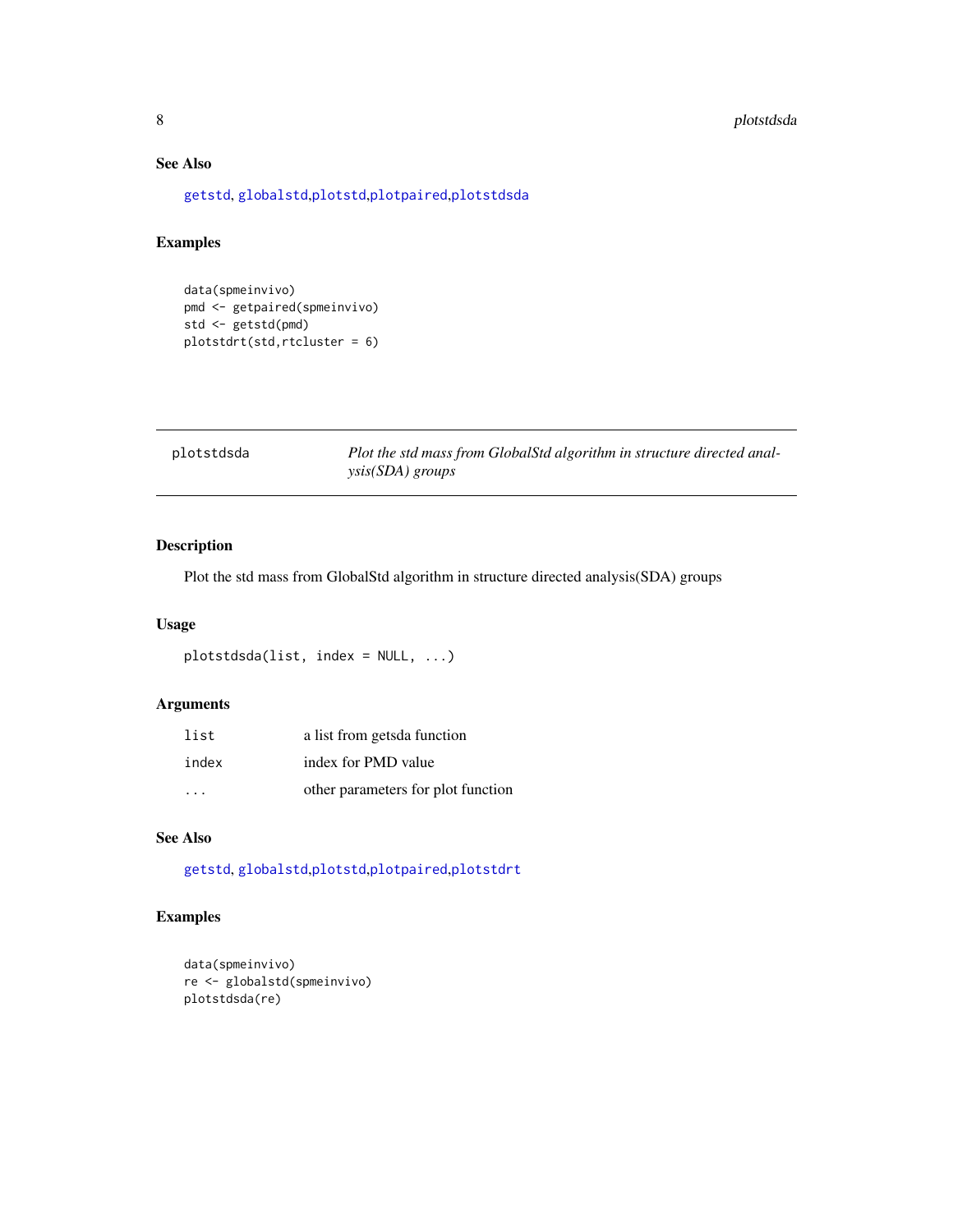<span id="page-8-0"></span>

#### Description

Shiny application for PMD analysis

#### Usage

runPMD()

| sda | A dataset containing common Paired mass distances of substructure, |
|-----|--------------------------------------------------------------------|
|     | <i>ions replacements, and reaction</i>                             |

#### Description

A dataset containing common Paired mass distances of substructure, ions replacements, and reaction

#### Usage

data(sda)

#### Format

A data frame with 94 rows and 4 variables:

PMD Paired mass distances

origin potentical sources

Ref. references

mode positive, negative or both mode to find corresponding PMDs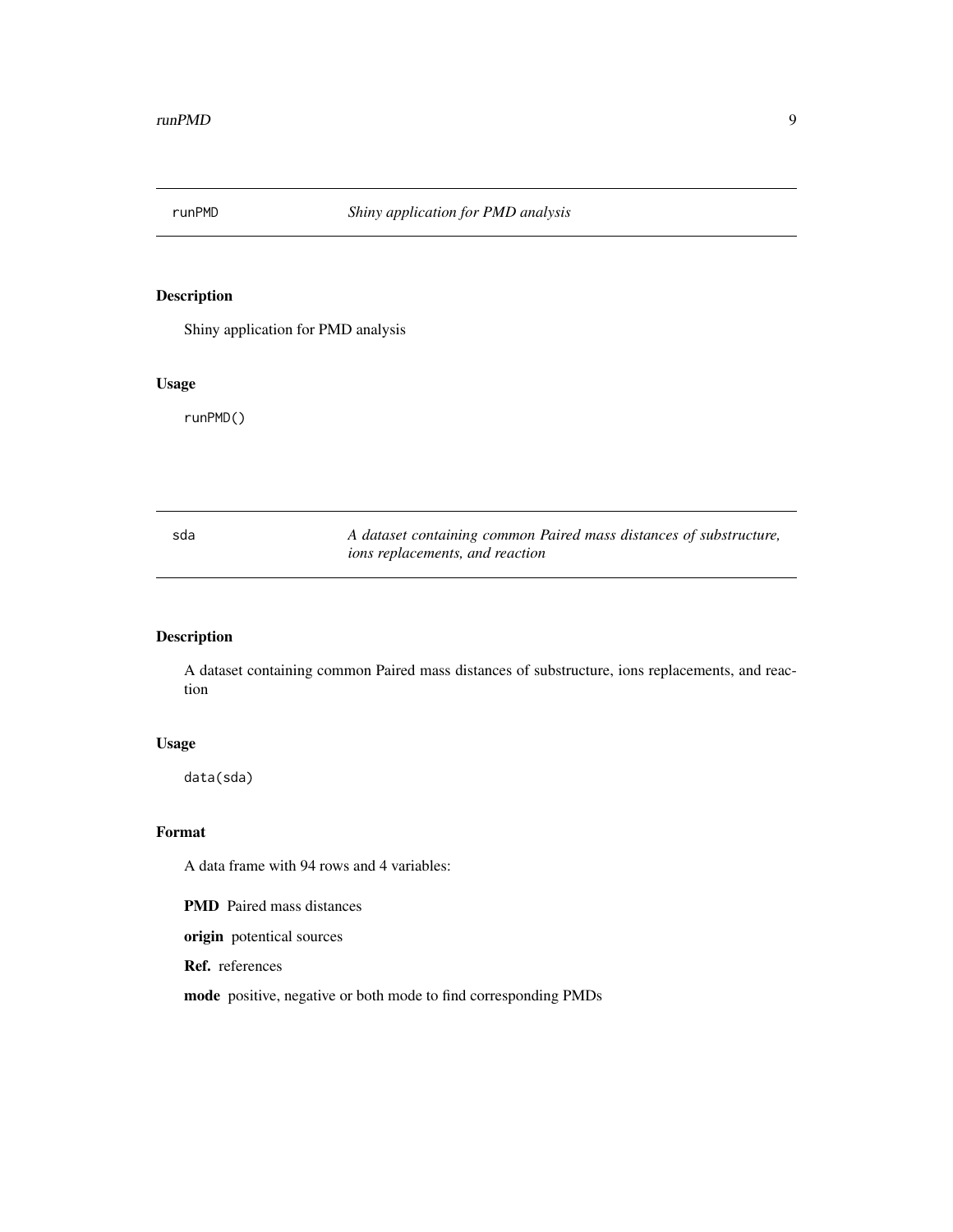<span id="page-9-0"></span>spmeinvivo *A peaks list dataset containing 9 samples from 3 fish with triplicates samples for each fish from LC-MS.*

#### Description

A peaks list dataset containing 9 samples from 3 fish with triplicates samples for each fish from LC-MS.

#### Usage

data(spmeinvivo)

#### Format

A list with 4 variables from 1459 LC-MS peaks:

mz mass to charge ratios

rt retention time

data intensity matrix

group group information